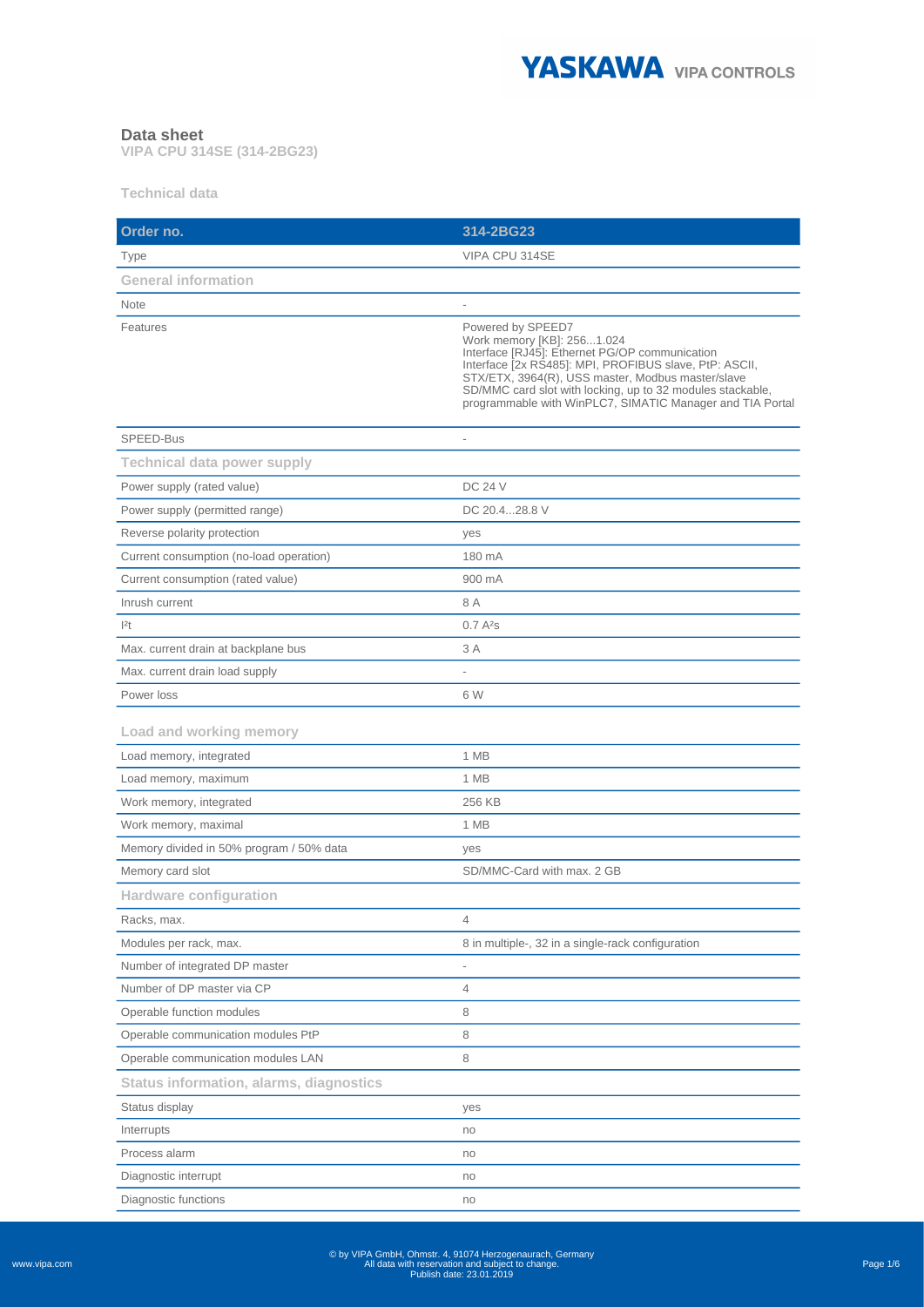

| Diagnostics information read-out | possible       |
|----------------------------------|----------------|
| Supply voltage display           | green LED      |
| Group error display              | red SF LED     |
| Channel error display            | none           |
| <b>Command processing times</b>  |                |
| Bit instructions, min.           | $0.02$ $\mu$ s |
| Word instruction, min.           | $0.02$ µs      |
| Double integer arithmetic, min.  | $0.02$ $\mu$ s |
| Floating-point arithmetic, min.  | $0.12$ $\mu$ s |

**Timers/Counters and their retentive characteristics**

| Number of S7 counters                               | 512                                   |
|-----------------------------------------------------|---------------------------------------|
| S7 counter remanence                                | adjustable 0 up to 256                |
| S7 counter remanence adjustable                     | C0C7                                  |
| Number of S7 times                                  | 512                                   |
| S7 times remanence                                  | adjustable 0 up to 256                |
| S7 times remanence adjustable                       | not retentive                         |
| Data range and retentive characteristic             |                                       |
| Number of flags                                     | 8192 Byte                             |
| Bit memories retentive characteristic adjustable    | adjustable 0 up to 2048               |
| Bit memories retentive characteristic preset        | MB0  MB15                             |
| Number of data blocks                               | 4095                                  |
| Max. data blocks size                               | 64 KB                                 |
| Number range DBs                                    | 14095                                 |
| Max. local data size per execution level            | 1024 Byte                             |
| Max. local data size per block                      | 1024 Byte                             |
| <b>Blocks</b>                                       |                                       |
| Number of OBs                                       | 15                                    |
| Maximum OB size                                     | 64 KB                                 |
| Total number DBs, FBs, FCs                          |                                       |
| Number of FBs                                       | 2048                                  |
| Maximum FB size                                     | 64 KB                                 |
| Number range FBs                                    | 02047                                 |
| Number of FCs                                       | 2048                                  |
| Maximum FC size                                     | 64 KB                                 |
| Number range FCs                                    | 02047                                 |
| Maximum nesting depth per priority class            | 8                                     |
| Maximum nesting depth additional within an error OB | $\overline{4}$                        |
| Time                                                |                                       |
| Real-time clock buffered                            | yes                                   |
| Clock buffered period (min.)                        | 6 w                                   |
| Type of buffering                                   | Vanadium Rechargeable Lithium Battery |
| Load time for 50% buffering period                  | 20 h                                  |
| Load time for 100% buffering period                 | 48 h                                  |
| Accuracy (max. deviation per day)                   | 10 <sub>s</sub>                       |
| Number of operating hours counter                   | 8                                     |
| Clock synchronization                               | yes                                   |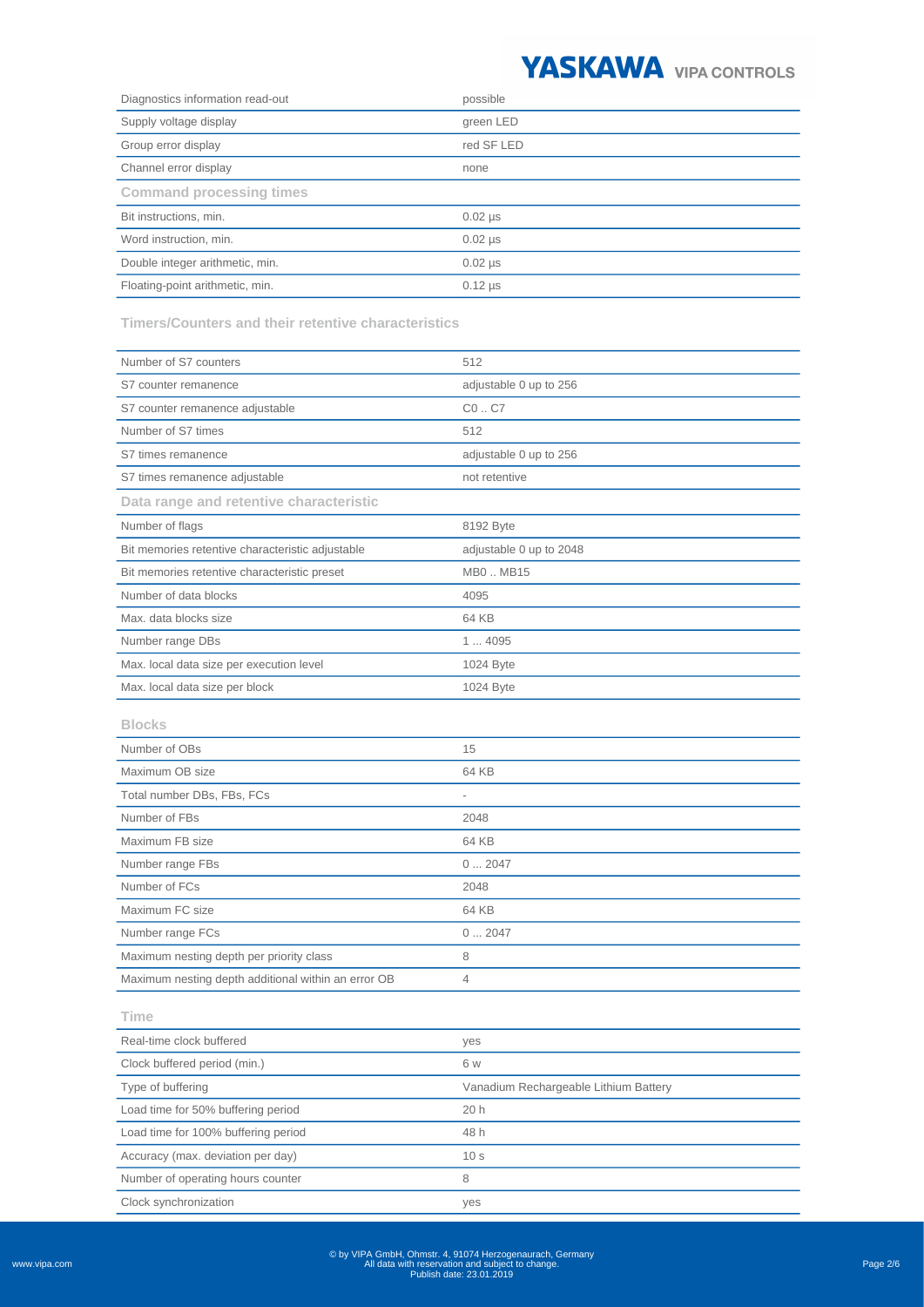

| Synchronization via MPI                   | Master/Slave             |
|-------------------------------------------|--------------------------|
| Synchronization via Ethernet (NTP)        | no                       |
| Address areas (I/O)                       |                          |
| Input I/O address area                    | 2048 Byte                |
| Output I/O address area                   | 2048 Byte                |
| Process image adjustable                  |                          |
| Input process image preset                | 128 Byte                 |
| Output process image preset               | 128 Byte                 |
| Input process image maximal               | 128 Byte                 |
| Output process image maximal              | 128 Byte                 |
| Digital inputs                            | 16384                    |
| Digital outputs                           | 16385                    |
| Digital inputs central                    | 1024                     |
| Digital outputs central                   | 1024                     |
| Integrated digital inputs                 | $\overline{\phantom{0}}$ |
| Integrated digital outputs                | $\overline{a}$           |
| Analog inputs                             | 1024                     |
| Analog outputs                            | 1024                     |
| Analog inputs, central                    | 256                      |
| Analog outputs, central                   | 256                      |
| Integrated analog inputs                  |                          |
| Integrated analog outputs                 |                          |
| <b>Communication functions</b>            |                          |
| PG/OP channel                             | yes                      |
| Global data communication                 | yes                      |
| Number of GD circuits, max.               | 8                        |
| Size of GD packets, max.                  | 22 Byte                  |
| S7 basic communication                    | yes                      |
| S7 basic communication, user data per job | 76 Byte                  |
| S7 communication                          | yes                      |
| S7 communication as server                | yes                      |
| S7 communication as client                |                          |
| S7 communication, user data per job       | 160 Byte                 |
| Number of connections, max.               | 32                       |
| <b>Functionality Sub-D interfaces</b>     |                          |
| Type                                      | X2                       |
| Type of interface                         | <b>RS485</b>             |
| Connector                                 | Sub-D, 9-pin, female     |
| Electrically isolated                     | $\overline{\phantom{0}}$ |
| <b>MPI</b>                                | yes                      |
| MP <sup>2</sup> l (MPI/RS232)             | $\overline{\phantom{0}}$ |
| DP master                                 | $\overline{a}$           |
| DP slave                                  | $\overline{a}$           |
| Point-to-point interface                  |                          |
| 5V DC Power supply                        | max. 90mA, non-isolated  |
| 24V DC Power supply                       | max. 100mA, non-isolated |
|                                           |                          |
| Type                                      | X <sub>3</sub>           |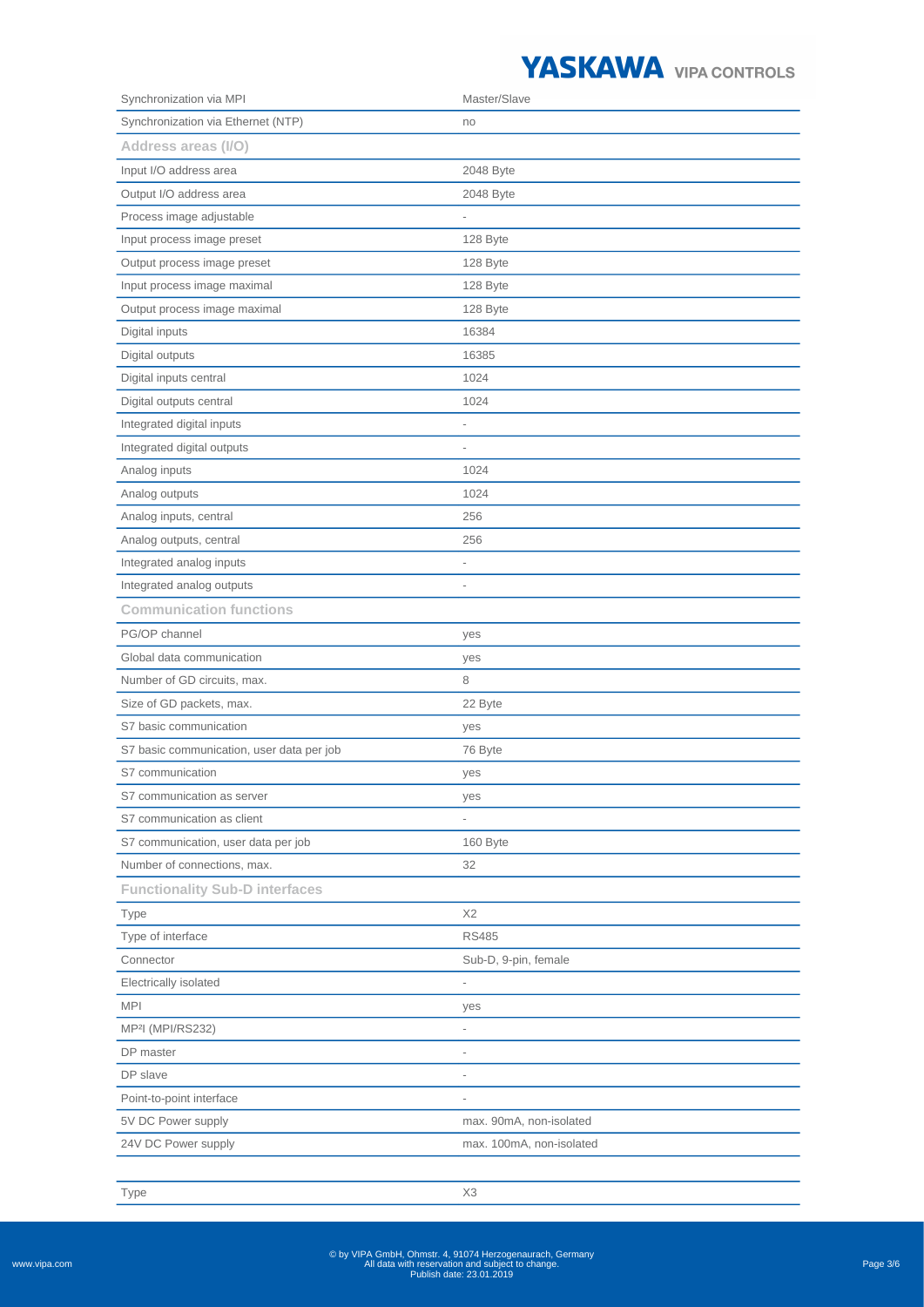

| Type of interface                                   | <b>RS485</b>             |
|-----------------------------------------------------|--------------------------|
| Connector                                           | Sub-D, 9-pin, female     |
| Electrically isolated                               | yes                      |
| <b>MPI</b>                                          | $\overline{a}$           |
| MP <sup>2</sup> I (MPI/RS232)                       |                          |
| DP master                                           |                          |
| DP slave                                            | yes                      |
| Point-to-point interface                            | yes                      |
| 5V DC Power supply                                  | max. 90mA, isolated      |
| 24V DC Power supply                                 | max. 100mA, non-isolated |
| <b>Functionality MPI</b>                            |                          |
| Number of connections, max.                         | 32                       |
| PG/OP channel                                       | yes                      |
| Routing                                             | $\overline{\phantom{a}}$ |
| Global data communication                           | yes                      |
| S7 basic communication                              | yes                      |
| S7 communication                                    | yes                      |
| S7 communication as server                          | yes                      |
| S7 communication as client                          |                          |
| Transmission speed, min.                            | 19.2 kbit/s              |
| Transmission speed, max.                            | 187.5 kbit/s             |
| <b>Functionality PROFIBUS master</b>                |                          |
| Number of connections, max.                         | ä,                       |
| PG/OP channel                                       | $\overline{a}$           |
| Routing                                             | $\overline{a}$           |
| S7 basic communication                              | $\overline{\phantom{a}}$ |
| S7 communication                                    | $\overline{\phantom{a}}$ |
| S7 communication as server                          | ä,                       |
| S7 communication as client                          | $\overline{a}$           |
| Activation/deactivation of DP slaves                |                          |
| Direct data exchange (slave-to-slave communication) |                          |
| DPV1                                                |                          |
| Transmission speed, min.                            |                          |
| Transmission speed, max.                            |                          |
| Number of DP slaves, max.                           |                          |
| Address range inputs, max.                          |                          |
| Address range outputs, max.                         |                          |
| User data inputs per slave, max.                    | $\overline{\phantom{a}}$ |
| User data outputs per slave, max.                   | i,                       |
| <b>Functionality PROFIBUS slave</b>                 |                          |
| Number of connections, max.                         |                          |
| PG/OP channel                                       |                          |
| Routing                                             | $\overline{\phantom{a}}$ |
| S7 communication                                    | $\overline{\phantom{a}}$ |
| S7 communication as server                          | $\overline{a}$           |
| S7 communication as client                          |                          |

Direct data exchange (slave-to-slave communication) -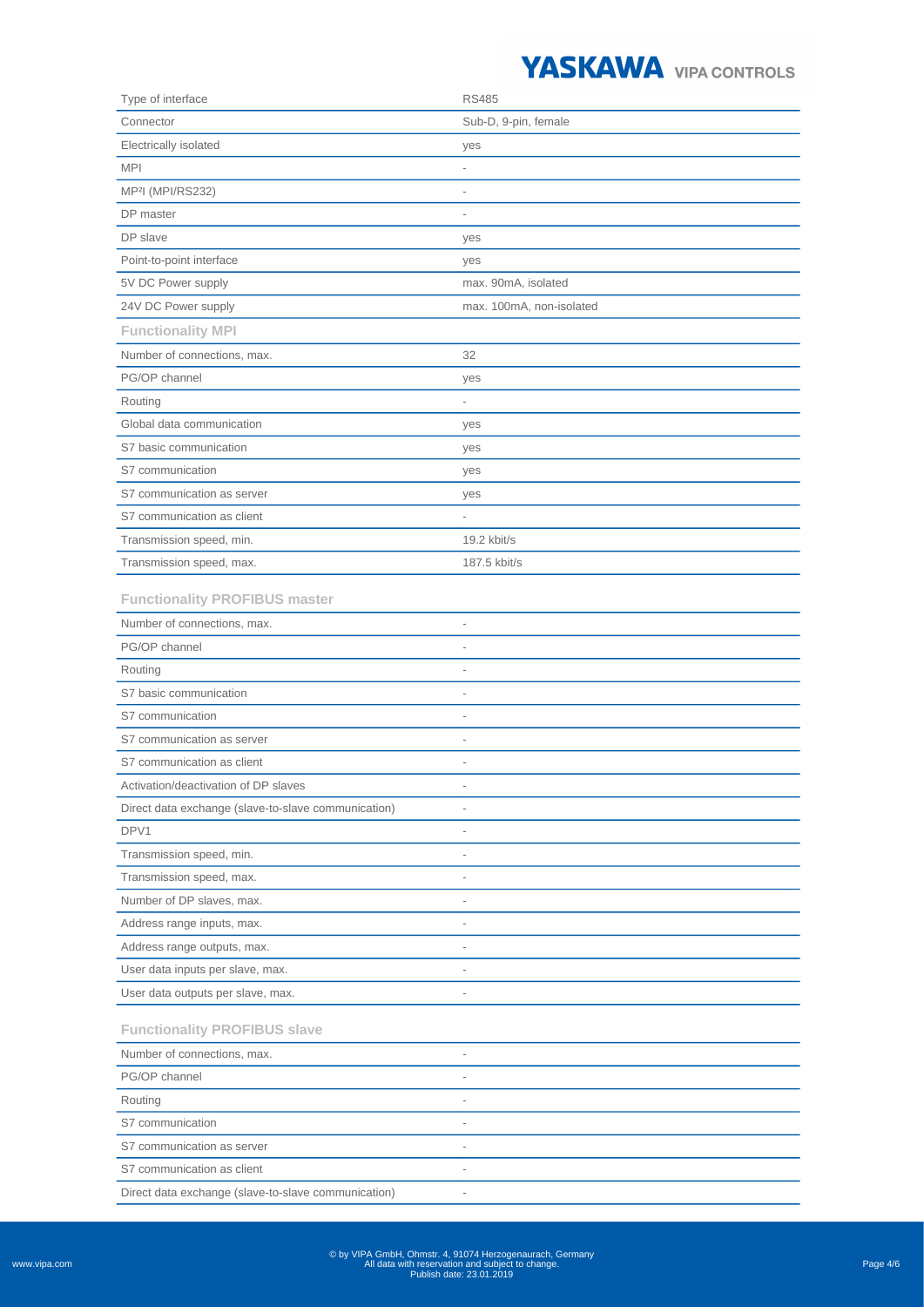

| DPV1                                          | yes                      |
|-----------------------------------------------|--------------------------|
| Transmission speed, min.                      | 9.6 kbit/s               |
| Transmission speed, max.                      | 12 Mbit/s                |
| Automatic detection of transmission speed     | $\overline{\phantom{a}}$ |
| Transfer memory inputs, max.                  | 244 Byte                 |
| Transfer memory outputs, max.                 | 244 Byte                 |
| Address areas, max.                           | 32                       |
| User data per address area, max.              | 32 Byte                  |
|                                               |                          |
| <b>Functionality RJ45 interfaces</b>          |                          |
| Type                                          | X4                       |
| Type of interface                             | Ethernet 10/100 MBit     |
| Connector                                     | <b>RJ45</b>              |
| Electrically isolated                         | yes                      |
| PG/OP channel                                 | yes                      |
| Number of connections, max.                   | 4                        |
| Productive connections                        |                          |
| <b>Point-to-point communication</b>           |                          |
| PtP communication                             | yes                      |
| Interface isolated                            | yes                      |
| RS232 interface                               |                          |
| RS422 interface                               |                          |
| RS485 interface                               | yes                      |
| Connector                                     | Sub-D, 9-pin, female     |
| Transmission speed, min.                      | $150$ bit/s              |
| Transmission speed, max.                      | 115.5 kbit/s             |
| Cable length, max.                            | 500 m                    |
| Point-to-point protocol                       |                          |
| ASCII protocol                                |                          |
|                                               | yes                      |
| STX/ETX protocol                              | yes                      |
| 3964(R) protocol                              | yes                      |
| RK512 protocol                                |                          |
| USS master protocol<br>Modbus master protocol | yes                      |
|                                               | yes                      |
| Modbus slave protocol                         | $\overline{\phantom{a}}$ |
| Special protocols                             |                          |
| Housing                                       |                          |
| Material                                      | PPE                      |
| Mounting                                      | Rail System 300          |
| <b>Mechanical data</b>                        |                          |
| Dimensions (WxHxD)                            | 40 mm x 125 mm x 120 mm  |
| Net weight                                    | 235 g                    |
| Weight including accessories                  | $\overline{\phantom{a}}$ |
| Gross weight                                  |                          |
| <b>Environmental conditions</b>               |                          |
| Operating temperature                         | 0 °C to 60 °C            |
|                                               | -25 °C to 70 °C          |